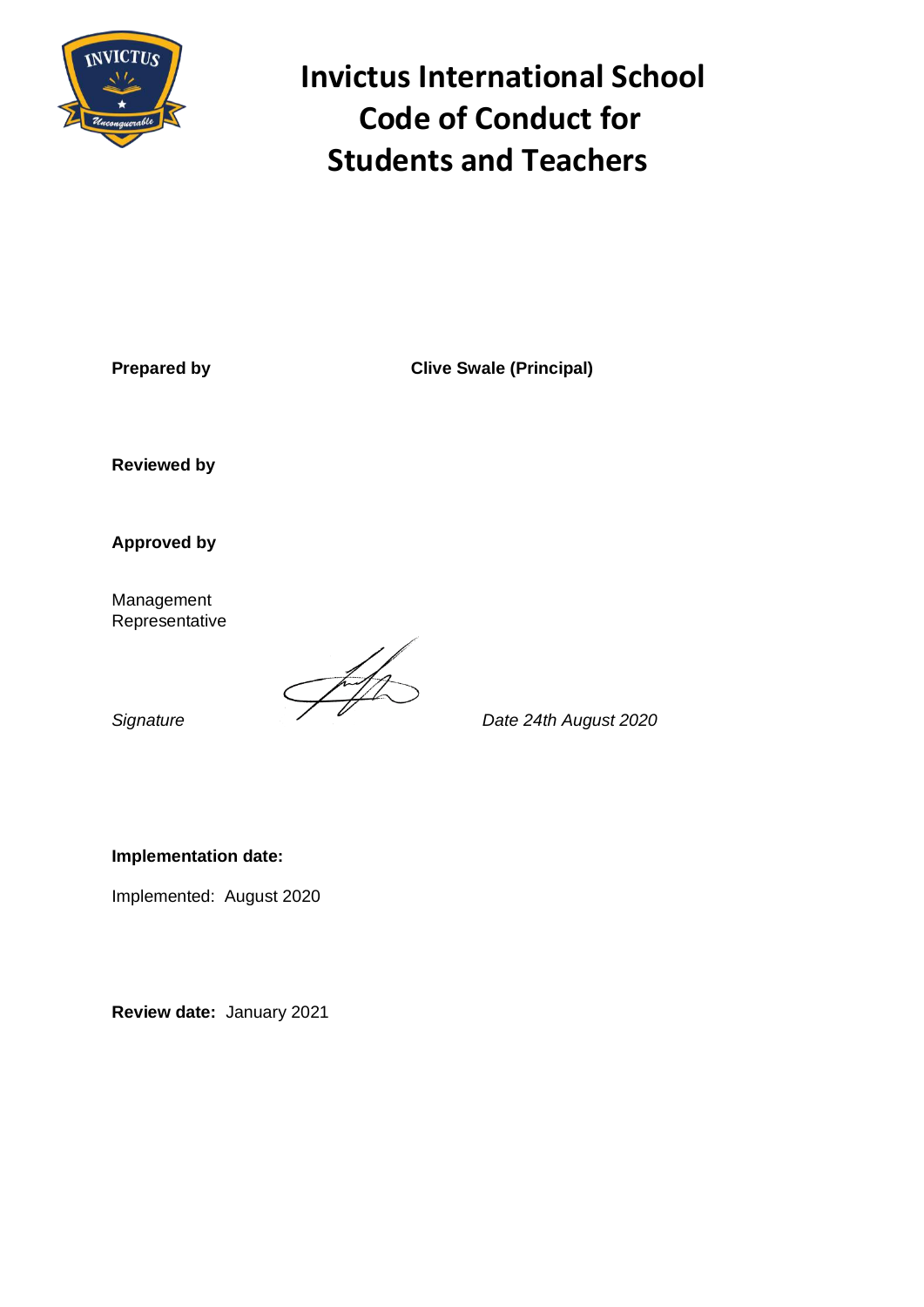

# **Invictus International School Code of Conduct for Students and Teachers**

#### **Key principles:**

The Invictus International School code of conduct is designed in support of our core values:

- **Respect**: Respect for all.
- **Resilience**: Persevering and striving for progress
- **Care**: Caring for others in a safe, sustainable environment.
- **Collaboration**: Developing the lifelong skills of working with others.
- **Excellence**: Challenging ourselves to do our best.
- **Joyous lifelong learning**: Taking pleasure in learning and growth.

#### **Student code of conduct**

The Invictus International School Student Code of Conduct is in effect at all times in school and while wearing the school uniform out of school. Having said that, behavior should be excellent at all times and students should consider themselves as ''Ambassadors'' of Invictus.

Students are expected to:

- Show respect to all persons at all times.
- Always strive to do their best
- Always show care for others
- Seek opportunities to collaborate with others
- Seek to challenge themselves
- Seek to enjoy their learning journey
- Be punctual.
- Wait outside the classroom until the teacher arrives.
- Sit properly at the desks.
- Ask permission if they wish to leave the seat or classroom.
- Always pay attention and show respect to the teachers.
- If a student cannot attend a class, as a courtesy, always inform the teacher BEFORE the class.
- Move from classroom to classroom in an orderly manner. Stick to the LEFT when using the stairs and corridors
- Keep the classroom clean.
- Do not leave books in classrooms.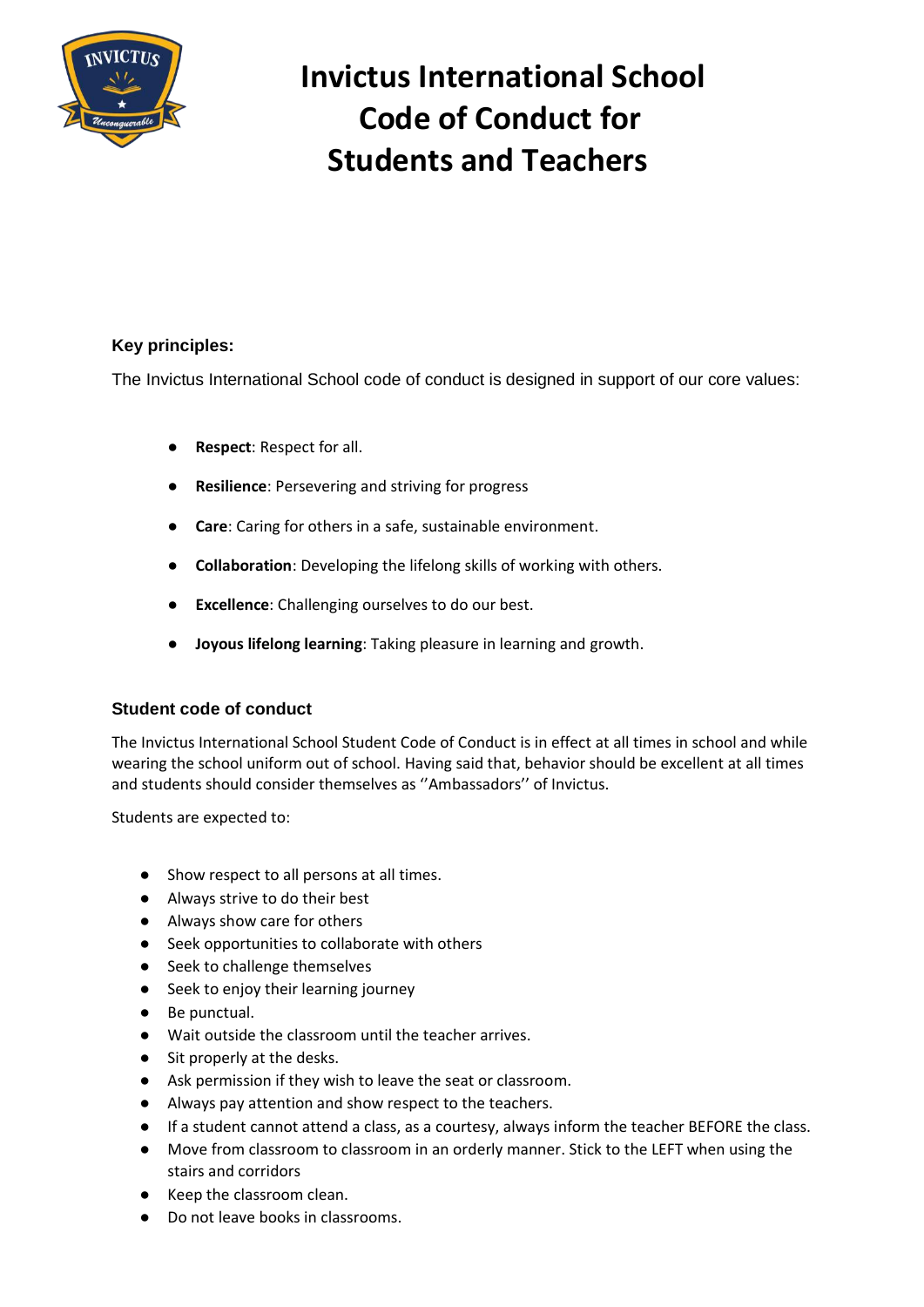

### **Invictus International School Code of Conduct for Students and Teachers**

- Bring the right materials / books to class.
- No food or drink in the classroom (a bottle of water is permitted).
- No footballs, tennis balls, Frisbees or other play / sports equipment should be brought into class.
- No electrical appliances.
- No electronic games, power extensions.
- Do NOT charge mobile telephones or other electrical devices in classrooms.
- Be familiar with the ICT acceptable use policy which you have signed.
- The following rules apply at Invictus International School:

#### **Teacher code of conduct**

The following is presented in more detail in the Invictus international School Educational, Learning and teaching framework.

The Invictus International School code of conduct for teachers is based on the ''Teaching Standards'' published by the Department of Education (UK) and provides standards under the following headings

- 1. Set high expectations which inspire, motivate and challenge students
- 2. Promote good progress and outcomes by students
- 3. Demonstrate good subject and curriculum knowledge
- 4. Plan and teach well-structured lessons
- 5. Adapt teaching to respond to the strengths and needs of all students
- 6. Make accurate and productive use of assessment
- 7. Manage behaviour effectively to ensure a good and safe learning environment
- 8. Fulfil wider professional responsibilities

Further details in each section above can be found here:

[https://assets.publishing.service.gov.uk/government/uploads/system/uploads/attachment\\_da](https://assets.publishing.service.gov.uk/government/uploads/system/uploads/attachment_data/file/665522/Teachers_standard_information.pdf) [ta/file/665522/Teachers\\_standard\\_information.pdf](https://assets.publishing.service.gov.uk/government/uploads/system/uploads/attachment_data/file/665522/Teachers_standard_information.pdf)

In addition teachers are expected to:

- Show respect to all persons at all times.
- Always strive to do their best
- Always show care for others
- Seek opportunities to collaborate with others
- Seek to challenge themselves
- Seek to enjoy their learning journey
- Be punctual.
- Dress professionally